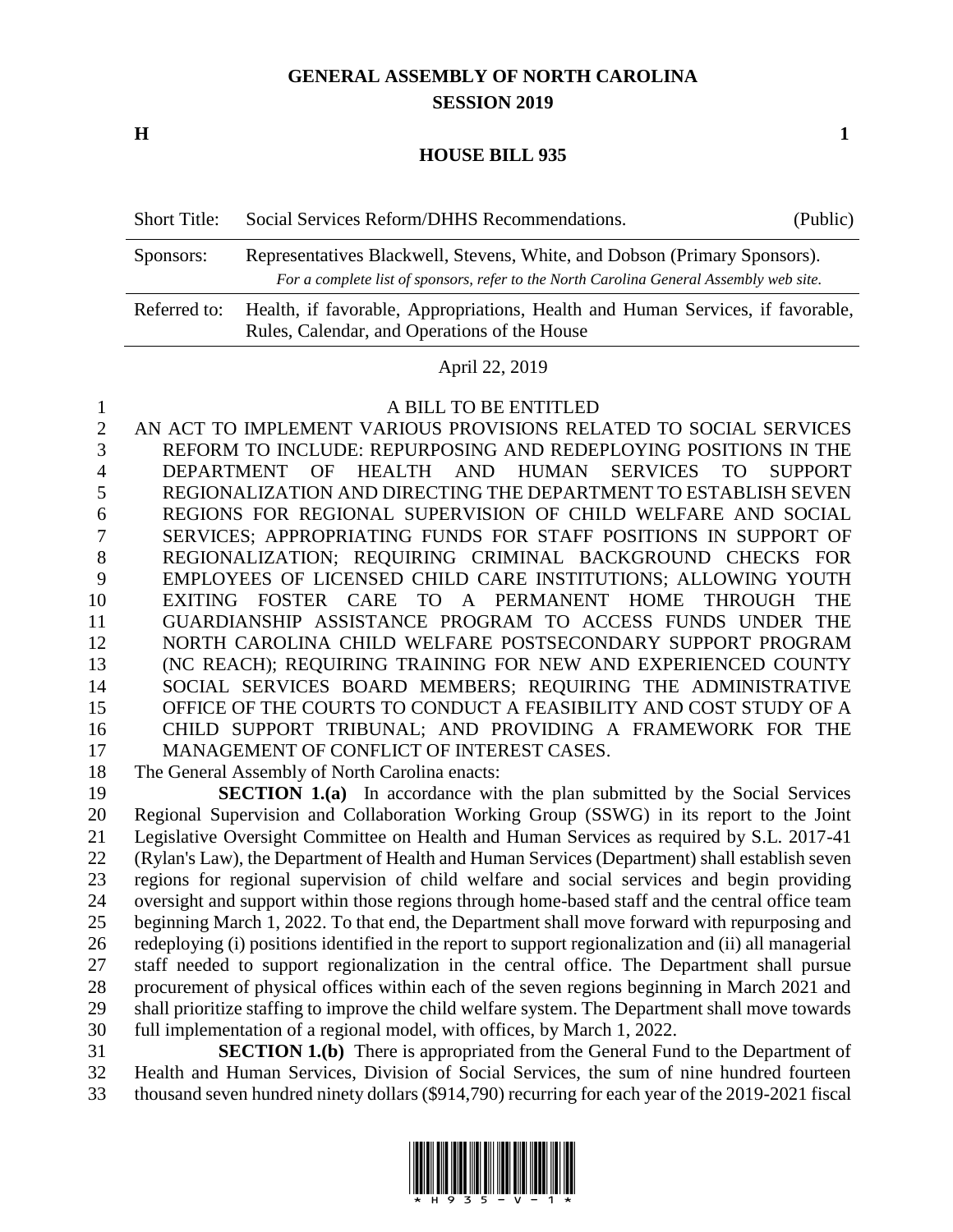## **General Assembly Of North Carolina Session 2019 Session 2019**

 biennium to support 11 new staff positions to improve regional supervision and support of child welfare services pursuant to the plan as described under subsection (a) of this section.

- **SECTION 2.(a)** G.S. 122C-80 reads as rewritten:
- "**§ 122C-80. Criminal history record check required for certain applicants for employment.** …
- (b) Requirement. An offer of employment by a provider licensed under this Chapter to an applicant to fill a position that does not require the applicant to have an occupational license is conditioned on consent to a State and national criminal history record check of the applicant. If the applicant has been a resident of this State for less than five years, then the offer of employment is conditioned on consent to a State and national criminal history record check of the applicant. If the provider licensed under this Chapter is a child care institution, as defined by 42 U.S.C. § 672(c), then the offer of employment is conditioned on consent to a State and national criminal history record check of the applicant. The national criminal history record check shall include a check of the applicant's fingerprints. If the applicant has been a resident of this State for five years or more, then the offer is conditioned on consent to a State criminal history record check of the applicant. A provider shall not employ an applicant who refuses to consent to a criminal history record check required by this section. Except as otherwise provided in this subsection, within five business days of making the conditional offer of employment, a provider shall submit a request to the Department of Public Safety under G.S. 143B-939 to conduct a criminal history record check required by this section or shall submit a request to a private entity to conduct a State criminal history record check required by this section. Notwithstanding G.S. 143B-939, the Department of Public Safety shall return the results of national criminal history record checks for employment positions not covered by Public Law 105-277 to the Department of Health and Human Services, Criminal Records Check Unit. Within five business days of receipt of the national criminal history of the person, the Department of Health and Human Services, Criminal Records Check Unit, shall notify the provider as to whether the information received may affect the employability of the applicant. In no case shall the results of the national criminal history record check be shared with the provider. Providers shall make available to the Department of Health and Human Services upon request verification that a criminal history check has been completed on any staff covered by this section. A county that has adopted an appropriate local ordinance and has access to the Department of Public Safety data bank may conduct on behalf of a provider a State criminal history record check required by this section without the provider having to submit a request to the Department of Justice. In such a case, the county shall commence with the State criminal history record check required by this section within five business days of the conditional offer of employment by the provider. All criminal history information received by the provider is confidential and may not be disclosed, except to the applicant as provided in subsection (c) of this section. For purposes of this subsection, the term "private entity" means a business regularly engaged in conducting criminal history record checks utilizing public records obtained from a State agency.

 (b1) Sex Offender Registry and Responsible Individuals List Checks. – If the provider licensed under this Chapter is a child care institution, as defined by Title IV-E of the Social Security Act, then the offer of employment by the provider to the applicant to fill a position not requiring an occupational license is conditioned on a check of the North Carolina Sex Offender Registry and consent to check the North Carolina Responsible Individuals List. If the applicant has been a resident of this State for less than five years, then the offer of employment is conditioned on consent to check the North Carolina Responsible Individuals List and the abuse and neglect registry of any other state where the applicant has resided in the preceding five years. …." **SECTION 2.(b)** G.S. 131D-10.3A reads as rewritten:

- 
- "**§ 131D-10.3A. Mandatory criminal checks.**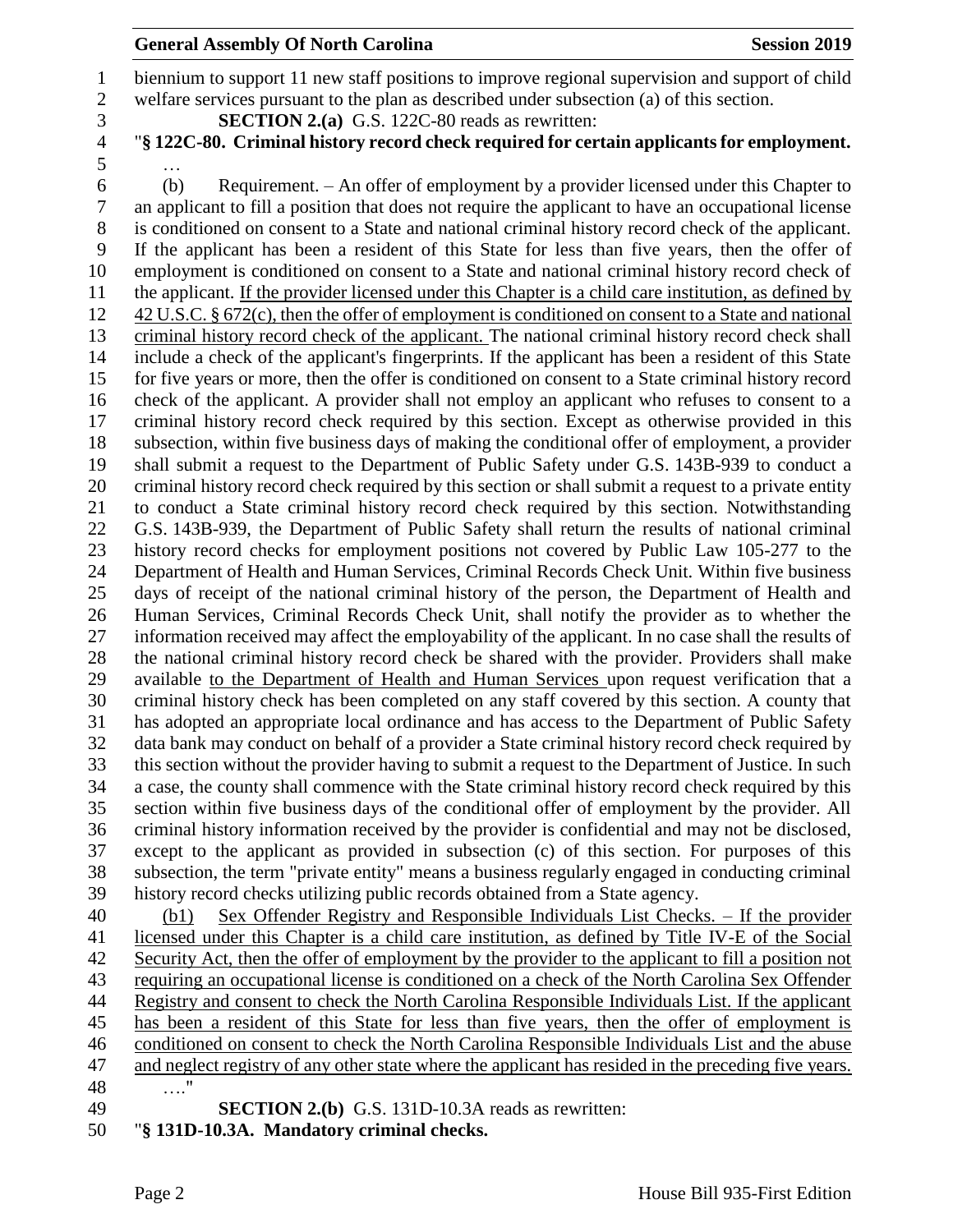|                                       | <b>General Assembly Of North Carolina</b>                                                                                                                                                                                                                                                            | <b>Session 2019</b> |
|---------------------------------------|------------------------------------------------------------------------------------------------------------------------------------------------------------------------------------------------------------------------------------------------------------------------------------------------------|---------------------|
| $\mathbf{1}$<br>$\boldsymbol{2}$<br>3 | Effective January 1, 1996, in order to ensure the safety and well-being of any child<br>(a)<br>placed for foster care in a home, the Department shall ensure that the criminal histories of all<br>foster parents, individuals applying for licensure as foster parents, and individuals 18 years of |                     |
| 4                                     | age or older who reside in a family foster home, are checked and, based on the criminal history                                                                                                                                                                                                      |                     |
| 5                                     | check, a determination is made as to whether the foster parents, and other individuals required to                                                                                                                                                                                                   |                     |
| 6                                     | be checked, are fit for a foster child to reside with them in the home. The Department shall ensure                                                                                                                                                                                                  |                     |
| 7                                     | that, as of the effective date of this Article, all individuals required to be checked pursuant to this                                                                                                                                                                                              |                     |
| $8\,$                                 | subsection are checked for county, state, State, and federal criminal histories.                                                                                                                                                                                                                     |                     |
| 9                                     |                                                                                                                                                                                                                                                                                                      |                     |
| 10                                    | The Department of Public Safety shall perform the State and national criminal history<br>(i)                                                                                                                                                                                                         |                     |
| 11                                    | checks on individuals required by this section and shall charge the Department a reasonable fee                                                                                                                                                                                                      |                     |
| 12                                    | only for conducting the checks of the national criminal history records authorized by subsection                                                                                                                                                                                                     |                     |
| 13                                    | (a) of this section. The Division of Social Services, Department of Health and Human Services,                                                                                                                                                                                                       |                     |
| 14                                    | shall bear the costs of implementing subsection (a) of this section.                                                                                                                                                                                                                                 |                     |
| 15                                    | All child care institutions, as defined by Title IV-E of the Social Security Act, shall<br>(i)                                                                                                                                                                                                       |                     |
| 16                                    | request a criminal history pursuant to G.S. 143B-932(d) and conduct a check of the North                                                                                                                                                                                                             |                     |
| 17                                    | Carolina Sex Offender Registry and the North Carolina Responsible Individuals List on any                                                                                                                                                                                                            |                     |
| 18                                    | individual prior to the individual working in the child care institution. The results of the criminal                                                                                                                                                                                                |                     |
| 19                                    | history check shall be kept confidential, except that the child care institution shall share the results                                                                                                                                                                                             |                     |
| 20                                    | of the criminal history check with the Department.                                                                                                                                                                                                                                                   |                     |
| 21                                    | Child care institutions, as defined by Title IV-E of the Social Security Act, shall<br>(k)                                                                                                                                                                                                           |                     |
| 22                                    | prohibit an individual from working in the child care institution if the individual has a criminal                                                                                                                                                                                                   |                     |
| 23                                    | history, as defined under G.S. 131D-10.2(6a).                                                                                                                                                                                                                                                        |                     |
| 24                                    | The Department may take action against a child care institution's license, including<br>(l)                                                                                                                                                                                                          |                     |
| 25                                    | denial, revocation, suspension, or placement on provisional status, for violation of subsection $(k)$                                                                                                                                                                                                |                     |
| 26                                    | of this section."                                                                                                                                                                                                                                                                                    |                     |
| 27                                    | <b>SECTION 2.(c)</b> G.S. 131D-10.6(7) reads as rewritten:                                                                                                                                                                                                                                           |                     |
| 28                                    | "§ 131D-10.6. Powers and duties of the Department.                                                                                                                                                                                                                                                   |                     |
| 29                                    | In addition to other powers and duties prescribed by law, the Department shall exercise the                                                                                                                                                                                                          |                     |
| 30                                    | following powers and duties:                                                                                                                                                                                                                                                                         |                     |
| 31                                    |                                                                                                                                                                                                                                                                                                      |                     |
| 32                                    | Grant, deny, suspend or revoke a license or a provisional license, in<br>(7)                                                                                                                                                                                                                         |                     |
| 33                                    | accordance with this Article and Commission rules."                                                                                                                                                                                                                                                  |                     |
| 34<br>35                              | <b>SECTION 2.(d)</b> G.S. 143B-932 reads as rewritten:<br>"§ 143B-932. Criminal record checks of providers of treatment for or services to children,                                                                                                                                                 |                     |
| 36                                    | the elderly, mental health patients, the sick, and the disabled.                                                                                                                                                                                                                                     |                     |
| 37                                    | Authority. – The Department of Public Safety may provide to any of the following<br>(a)                                                                                                                                                                                                              |                     |
| 38                                    | entities a criminal record check of an individual who is employed by that entity, has applied for                                                                                                                                                                                                    |                     |
| 39                                    | employment with that entity, or has volunteered to provide direct care on behalf of that entity:                                                                                                                                                                                                     |                     |
| 40                                    |                                                                                                                                                                                                                                                                                                      |                     |
| 41                                    | $\cdots$<br>(8)<br>Any child care institution, as defined by Title IV-E of the Social Security Act.                                                                                                                                                                                                  |                     |
| 42                                    |                                                                                                                                                                                                                                                                                                      |                     |
| 43                                    | Child Care Institutions. – Upon request, the Department of Public Safety shall provide<br>(c1)                                                                                                                                                                                                       |                     |
| 44                                    | any child care institution, as defined under Title IV-E of the Social Security Act, with the criminal                                                                                                                                                                                                |                     |
| 45                                    | history, as defined in G.S. 131D-10.2(6a), from the State and National Repositories of Criminal                                                                                                                                                                                                      |                     |
| 46                                    | Histories for any person working or seeking employment with the child care institution. The child                                                                                                                                                                                                    |                     |
| 47                                    | care institution shall provide to the Department of Public Safety, along with the request, the                                                                                                                                                                                                       |                     |
| 48                                    | fingerprints of the individual to be checked, any additional information required by the                                                                                                                                                                                                             |                     |
| 49                                    | Department of Public Safety, and a form consenting to the check of the criminal record and to                                                                                                                                                                                                        |                     |
| 50                                    | the use of fingerprints and other identifying information required by the State or National                                                                                                                                                                                                          |                     |
| 51                                    | Repositories signed by the individual to be checked. The fingerprints of the individual to be                                                                                                                                                                                                        |                     |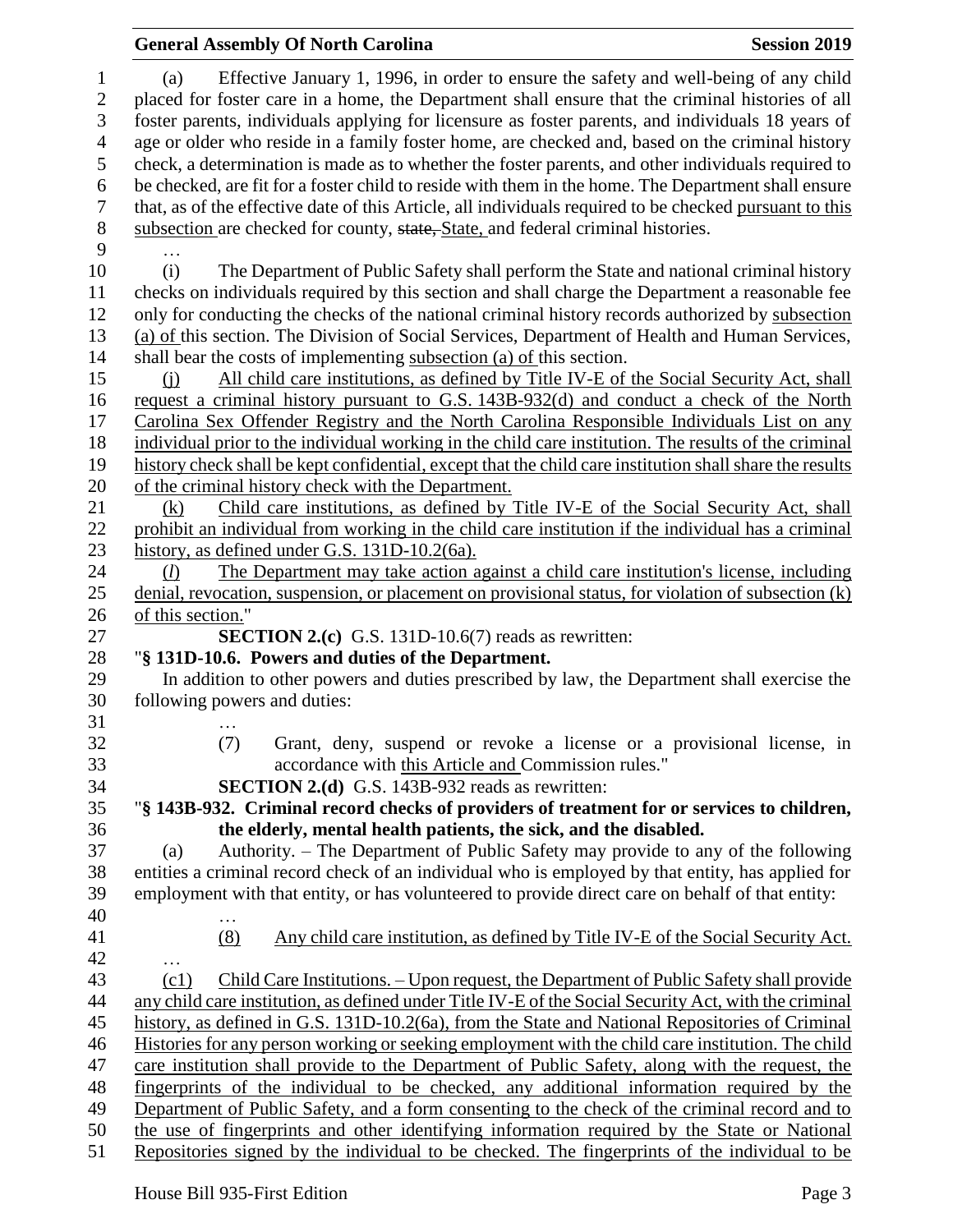### **General Assembly Of North Carolina Session 2019 Session 2019**

 checked shall be forwarded to the State Bureau of Investigation for a search of the State's criminal history record file, and the State Bureau of Investigation shall forward a set of fingerprints to the Federal Bureau of Investigation for a national criminal history record check. The child care institution shall keep all information received pursuant to this section confidential, except that the child care institution shall share any information requested by the Department of Health and Human Services. The information that the Department of Health and Human Services obtains pursuant to this section is not a public record and shall be kept confidential. …." **SECTION 3.** Section 11C.5(a) of S.L. 2017-57 reads as rewritten: "**SECTION 11C.5.(a)** Funds appropriated from the General Fund to the Department of Health and Human Services for the child welfare postsecondary support program shall be used to continue providing assistance with the "cost of attendance" as that term is defined in 20 U.S.C. 13 § 108711 for the educational needs of (i) foster youth aging out of the foster care system system, (ii) youth who exit foster care to a permanent home through the Guardianship Assistance Program, and (iii) special needs children adopted from foster care after age 12. These funds shall be allocated by the State Education Assistance Authority." **SECTION 4.(a)** G.S. 108A-9 is amended by adding a new subdivision to read: "**§ 108A-9. Duties and responsibilities.** The county board of social services shall have the following duties and responsibilities: … (4a) To attend education training sessions provided for new or experienced board members no less than twice annually. …." **SECTION 4.(b)** The Department of Health and Human Services, Division of Social Services, shall collaborate with key stakeholders, including the North Carolina Association of County Boards of Social Services, Association of North Carolina County Social Services Directors, North Carolina Association of County Commissioners, and the University of North Carolina School of Government, to create a formal education and training program for new and experienced county boards of social services members in accordance with G.S. 108A-9(4a), as enacted in subsection (a) of this section. **SECTION 5.** The Administrative Office of the Courts shall conduct a feasibility and cost study of a proposed child support tribunal, with dedicated court officers to hear child support matters, using quasi-judicial procedures. The study shall include, at a minimum, strategies to address funding, staffing, and a plan for how the proposed changes will be implemented. The Administrative Office of the Courts shall submit a report of its findings and recommendations to the General Assembly by April 1, 2020. **SECTION 6.(a)** Part 2B of Article 1 of Chapter 108A of the General Statutes is amended by adding a new section to read: "**§ 108A-15.16. Conflicts of interest.** When conflicts of interest arise in the provision of social services provided by county departments of social services, county departments of social services shall work expeditiously to resolve those conflicts consistent with applicable law and any policies and procedures established by the Department of Health and Human Services. Policies and procedures shall address county financial and practice responsibilities associated with conflicts of interest. Upon identifying a conflict of interest, the county shall notify the appropriate authority within the Department of Health and Human Services of the conflict. The Department of Health and Human Services shall have authority to make final decisions regarding conflicts of interest assignments when disputes arise, with regional staff having initial authority when a dispute arises between county departments of social services and central office staff having initial authority when disputes arise between regions. The Social Services Commission shall adopt rules regarding conflicts of interest management, including establishing reasonable and specific time lines for resolving conflicts of